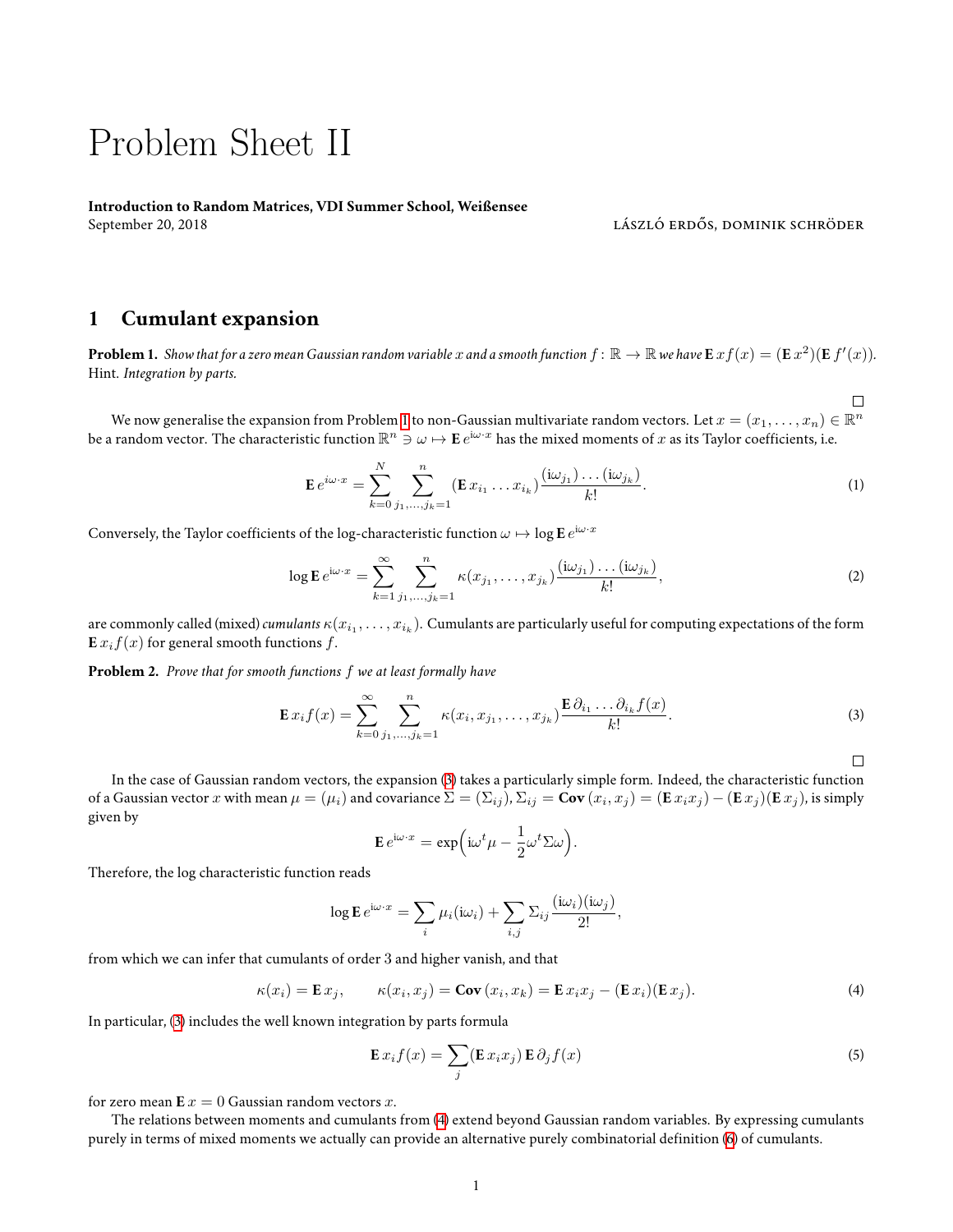**Problem 3.** *[Optional] For a partition*  $\mathcal{P} ⊢ [n]$  *of*  $[n] := \{1, \ldots, n\}$ *, we introduce the notations* 

$$
\kappa^{\mathcal{P}} := \prod_{A \in \mathcal{P}} \kappa(x_i \mid i \in A), \qquad M^{\mathcal{P}} := \prod_{A \in \mathcal{P}} \mathbf{E} \prod_{i \in A} x_i
$$

*for products of cumulants and moments. If a partition*  $Q$  *is finer than*  $P$  *we write*  $Q \leq P$ *.* 

*(i) Use* [\(1](#page-0-3))*–*([2\)](#page-0-4) *to show that for any partition P we have*

$$
M^{\mathcal{P}} = \sum_{\mathcal{Q} \leq \mathcal{P}} \kappa^{\mathcal{Q}}.
$$

*(ii) Use the general Möbius inversion on the incidence algebra of the partially ordered set of partitions P ⊢* [*n*] *to show that*

$$
\kappa^{\mathcal{P}} = \sum_{\mathcal{Q} \leq \mathcal{P}} \mu(\mathcal{Q}, \mathcal{P}) M^{\mathcal{Q}}, \qquad \mu(\mathcal{Q}, \mathcal{P}) = (-1)^{|\mathcal{Q}| - |\mathcal{P}|} 0!^{r_1} 1!^{r_2} \dots (|\mathcal{Q}| - 1)!^{r_{|\mathcal{Q}|}},
$$

*where r<sup>i</sup> is the number of blocks of P which contain exactly i blocks of Q. In particular, conclude that*

$$
\kappa(x_1, \dots, x_n) = \sum_{\mathcal{Q} \vdash \{1, \dots, n\}} (-1)^{|\mathcal{Q}|-1} (|\mathcal{Q}|-1)! \prod_{A \in \mathcal{Q}} \mathbf{E} \prod_{i \in A} x_i,
$$
\n(6)

<span id="page-1-0"></span> $\Box$ 

## **2 Smallness of the error term in the local law**

**Problem 4.** *Consider a general Hermitian random matrix*  $H = H^*$  *with mean*  $A = E H$ ,  $H = A + W$ .

*(i) Show that for (possibly correlated) Gaussian W we have*

$$
1 = \mathbf{E}(A - S[G] - z)G, \qquad S[R] := \mathbf{E} WRW = \sum_{a,b,c,d} \kappa(w_{ab}, w_{cd}) \Delta^{ab} R \Delta^{cd}, \tag{7}
$$

*where*  $\Delta^{ab}$  *is a matrix of* 0*'s with an* 1 *in the*  $(a, b)$ *-entry.* 

*(ii)* Convince yourself that in the case of Wigner-type matrices with independent entries (up to symmetry) with  $S = (s_{ij})$ ,  $T = (t_{ij})$ ,  $s_{ij} \coloneqq \mathbf{E} \left| w_{ij} \right|^2 \!, t_{ij} \coloneqq \mathbf{E} \, w_{ij}^2$  we have

<span id="page-1-1"></span>
$$
\mathcal{S}[R]=\text{diag}(S\,\text{diag}\,R)+T\odot R^t,
$$

*where*  $\odot$  *denotes the entrywise* (Hadamard) product. In particular in the case of the Gaussian unitary ensemble with  $s_{ij} = 1/N$ ,  $t_{ij} = 0$  we have  $\mathcal{S}[R] = \langle R \rangle := N^{-1} \operatorname{Tr} R$ .

 $\Box$ 

From([7](#page-1-1)) it is reasonable to expect that the solution *M* to the deterministic equation

$$
1 = (A - S[M] - z)M, \quad M = M(z), \quad \Im M = \frac{M - M^*}{2i}, \quad \Im z > 0
$$

is a good approximation of the resolvent *G*. We call the error term in this approximation

$$
D = 1 - (A - S[G] - z)G = WG + S[G]G.
$$

It remains to show that the error term  $D$  is indeed small as long as  $\eta\gg N^{-1}$ , i.e. above the typical eigenvalue spacing in the bulk. Wealready saw in ([7\)](#page-1-1) that  $\mathbf{E} D = 0$ . The goal of the next exercise is to show that  $\mathbf{E} |\langle D \rangle|^2$  is also small.

**Problem 5.** *Assume that if W is a zero mean* **E** *W* = 0 *(possibly correlated) Gaussian random matrix.*

(i) Assume that the entries of  $W$  are correlated in such a way that the operator  $\kappa=(\kappa_{ab,cd}),\,\kappa_{ab,cd}:=\kappa(w_{ab},w_{cd})$  viewed as a *N*<sup>2</sup> *× N*<sup>2</sup> *-matrix is bounded in operator norm ∥κ∥ ≤ C*/*N for some constant C. Then use* ([5](#page-0-5)) *to prove*

$$
\mathbf{E} |\langle D \rangle|^2 \lesssim \frac{1}{N^3} \sum_{ab} \mathbf{E} |G_{ab}|^2 + \frac{1}{N^4} \sum_{abcd} \mathbf{E} |G_{ab}|^2 |G_{cd}|^2.
$$